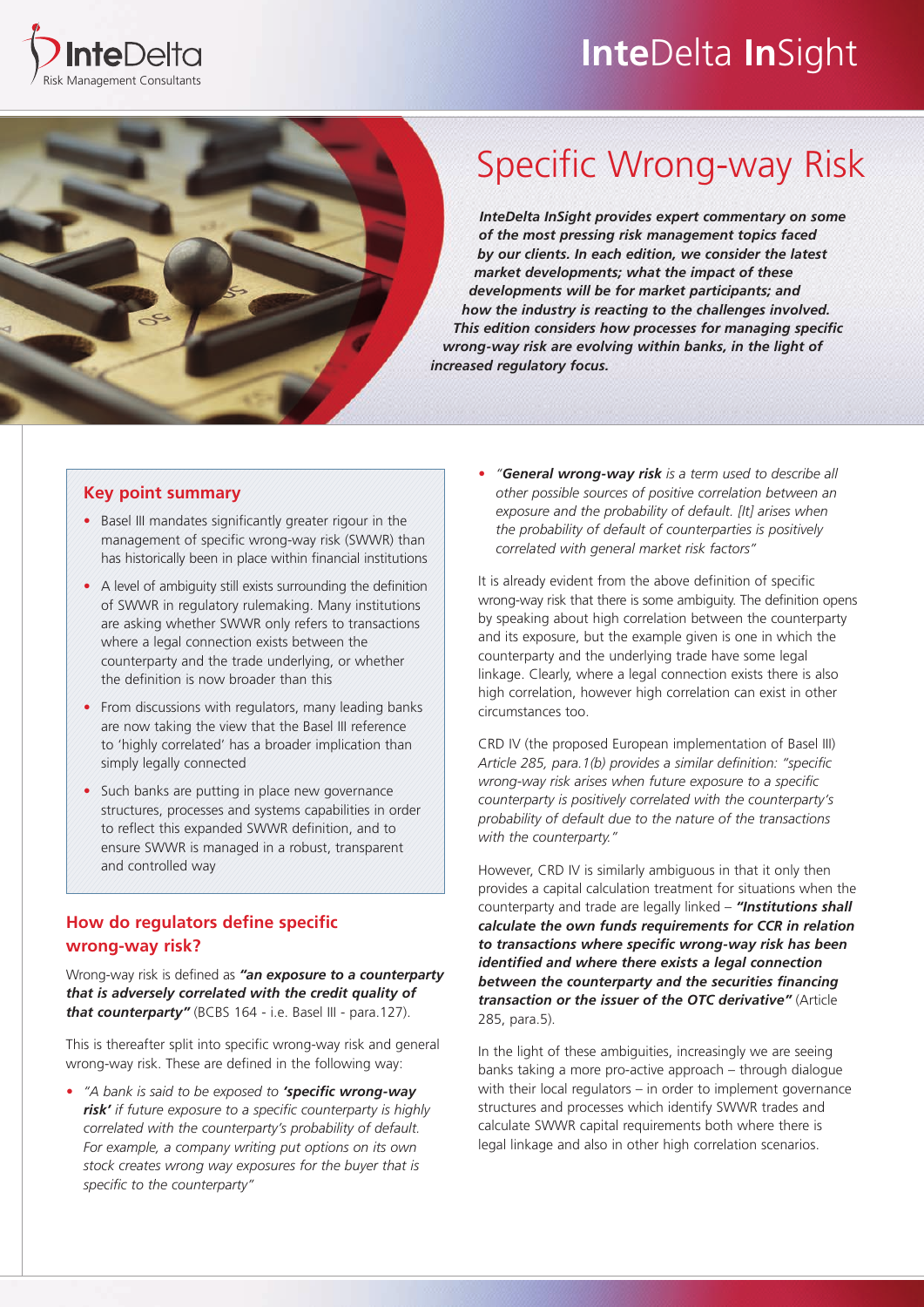

# **Wrong-way risk in the wider context**

Whilst this InteDelta InSight has focussed on how banks are reacting to the revised regulatory rules for SWWR, wrong-way risk is clearly not simply a regulatory capital question. Consideration of wrong-way risk is also of significant importance in the following processes:

- Credit Valuation Adjustment (including pricing for CVA)
- Potential Future Exposure
- Economic capital

Banks are also investing substantial resources into implementing sophisticated modelling techniques to incorporate WWR into these calculations (generally within a Monte Carlo simulation framework). We will need to leave further consideration of these methods, and the challenges involved, to a future edition of InteDelta InSight.

### **How are you affected?**

The global commitments to implement Basel III have recently been delayed in both the US and Europe, giving banks additional time to achieve compliance. However, in all major jurisdictions, the regulatory goal of implementing Basel III remains in place and most banks continue to make the necessary changes to their risk management capabilities. As such, the implementation of enhanced governance, processes and systems for SWWR continues to be a priority for most institutions.

The change in regulatory definition of SWWR requires banks to:

- Identify counterparties and trades with high correlation between trade level exposure and default probability; and
- Determine how to calculate the Exposure at Default (EAD) for such trades.

Moreover, these enhanced capabilities need to be implemented into a robust and automated environment. For many banks, even for the earlier more limited SWWR definition, existing identification processes are highly manual. A recent (October 2012) survey by the Risk Management Association found that:

*"About two-thirds of the institutions surveyed had encountered substantial difficulties improving the measurement, monitoring and management of wrongway risk. These challenges were not limited to smaller institutions, and highlighted that a number of sophisticated, top-tier financial institutions still had a long-way to go developing their WWR management capability".*

This aligns with our experience and, as a consequence, most banks are in the process of implementing significant SWWR process automation and controls alongside the required methodology improvements.

### **SWWR identification**

CRD IV Article 285 states that *"an institution shall maintain procedures to identify, monitor and control cases of specific wrong-way risk for each legal entity, beginning at the inception of a transaction and continuing through the life of the transaction"*.

It is evident from this that SWWR continues to be a measure of risk at the transaction level rather than at higher levels of exposure aggregation (such as portfolio). The aim is to identify each trade for which the exposure is highly correlated with counterparty credit worthiness.

Banks are approaching this SWWR trade identification process through a 2-step approach:

- Firstly, an initial quantitative identification;
- Supplemented by qualitative review.

Importantly, the identification of SWWR trades is to be done taking into account stressed conditions, in which correlations can be expected to be higher than normal market environments. This is also the case for general wrong-way risk, and so for many banks the framework of stress testing scenarios in place for GWWR is the natural starting point for quantitative identification of SWWR. Such sets of stress scenarios are commonly defined by product, region and industry.

Once this quantitative identification of trades with potential SWWR has been undertaken, these trades are then passed for qualitative review (by front office and/or risk management, depending upon responsibilities defined in the governance framework).

Qualitative review is based on detailed credit assessment of the counterparty and its trading strategies, taking into account the motivation of the client and whether the given trades are hedged/offset by other positions which the counterparty has, either from trading or from its core business activities. This qualitative assessment is very much a case of 'knowing your customer' and serves to confirm whether, in the view of the responsible credit officer, the given trade is likely to make a material contribution to the counterparty's default.

Out of this process, trades assessed to be specific wrong-way risk trades will be flagged for both exposure and capital adjustment. This process of assessment and review needs to continue through the life of the transactions, not simply at inception. This might mean a trade which was not flagged as being highly correlated with its counterparty at inception is later flagged as having SWWR, or vice versa.

The diagram below shows the process through the trade lifecycle.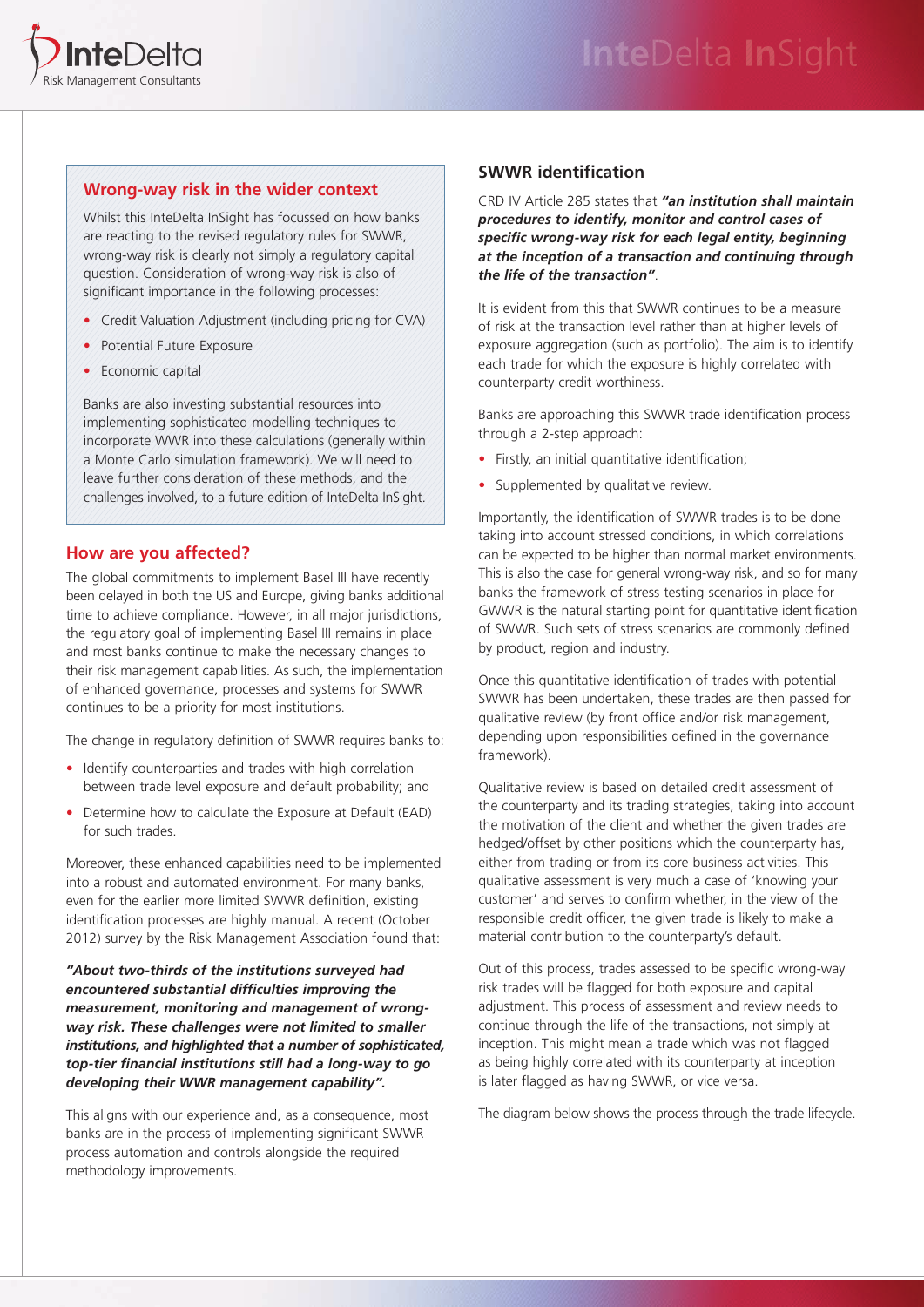

# InteDelta InSight



# **Capital calculation**

Basel III (BCBS 164 para.132) states that *"the same limitations that prohibit an explicit capital charge for general wrongway risk do not apply to a capital charge for specific wrong-way risk. In the Committee's view, specific wrongway risk can and should be explicitly recognised and measured by banks"*.

How then should banks adapt their regulatory capital calculations to incorporate SWWR?

Where SWWR has been identified *and a legal connection exists*, Basel III requires banks to exclude such trades from the counterparty netting set and to calculate EAD using a conservative approach. This approach is thereafter detailed within the rules and differs by product category. For example:

• For single-name credit default swaps the exposure value equals the full expected loss of the underlying instruments based on the assumption that the underlying issuer is in liquidation:

• For all other transactions referencing a single name, the exposure value equals the value of the transaction under the assumption of a jump-to-default of the underlying obligation.

As referred to earlier, no such specific capital calculation treatment has yet been defined within the Basel III rules for high correlation scenarios where no such legal connection exists between trade and counterparty. Banks are therefore working with their local regulators to define appropriate rules for these scenarios, which are consistent with the overall Basel III approach.

Considerations being assessed include:

- What should be the exposure value for such trade? (e.g. the SWWR stressed value is one option);
- Should such trades remain within or be taken out of the netting set?